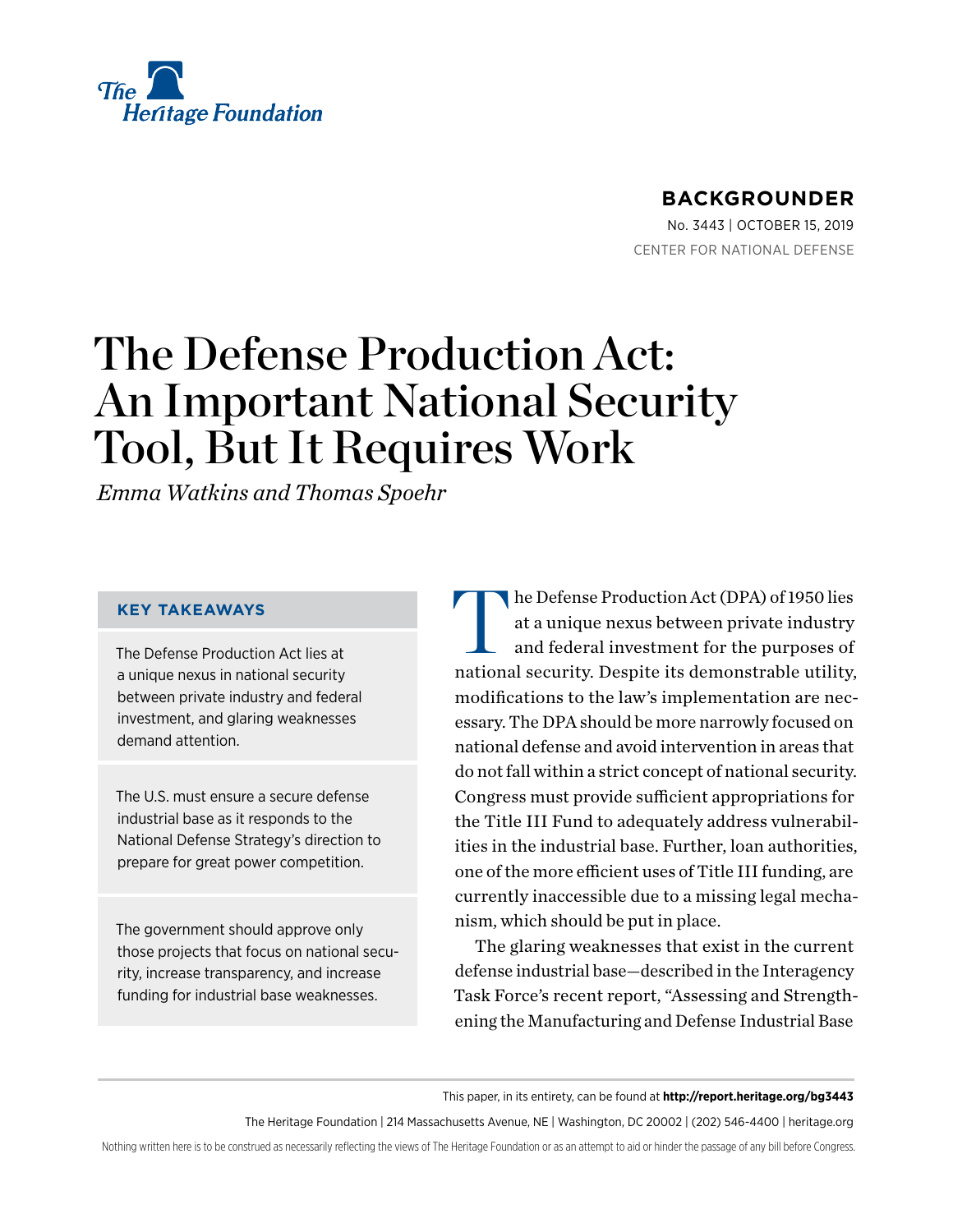and Supply Chain Resiliency of the United States"—demand immediate and dynamic attention.<sup>1</sup> This report, required by Executive Order 13806, lays out five macro forces currently undermining the strength of the industrial base: (1) the "decline of U.S. manufacturing capability and capacity"; (2) the "industrial policies of competitor nations"; (3) "sequestration and uncertainty of U.S. Government spending"; (4) "U.S. Government business practices"; and (5) "diminishing U.S. STEM and trade skills." Each of these macro-level forces are driving risk in the domestic industrial base, and therefore to national security, and can be at least partially addressed by improving the implementation of the DPA.

The DPA's three active titles offer the President an array of authorities aimed at bolstering the defense industrial base. These include, but are not limited to, the prioritization of contracts, allocation of materials, loan guarantees, and direct investment. In these respects, the DPA represents a powerful tool for promoting U.S. national security via private industry. The majority of this discussion will cover Title III, however other titles will also be addressed.

The DPA has been used successfully over the years. In many respects, the act is well suited to addressing key weaknesses in the industrial base. Prioritizing contracts for materials to prevent breaks in the supply chain, and providing funding for items that would not be produced by the commercial market in a timely manner, are invaluable tools for national security. Recent DPA investments that enhance the strength and resilience of essential sectors, such as microelectronics and the space industrial base, highlight the act's utility.

However, as it stands today, there are a number of key issues that should be addressed in order to maximize the DPA's effectiveness. In its current form, the act can be used for a number of things not pertinent to national defense. These non-defense-related efforts detract from the value of the authority and may misdirect defense funding. Additionally, a lack of transparency regarding the use of DPA authorities is problematic when considering the potential for the overuse or misuse of the law. Underlying these issues is the present lack of adequate funding for DPA programs. Finally, many industrial weaknesses linger without Title III funding due to inefficiencies in the process.

### Major Components of the Defense Production Act

The DPA's major components are:

**Title I.** Title I authorizes the President to prioritize certain defense programs, contracts, and orders, and allocate resources accordingly. This title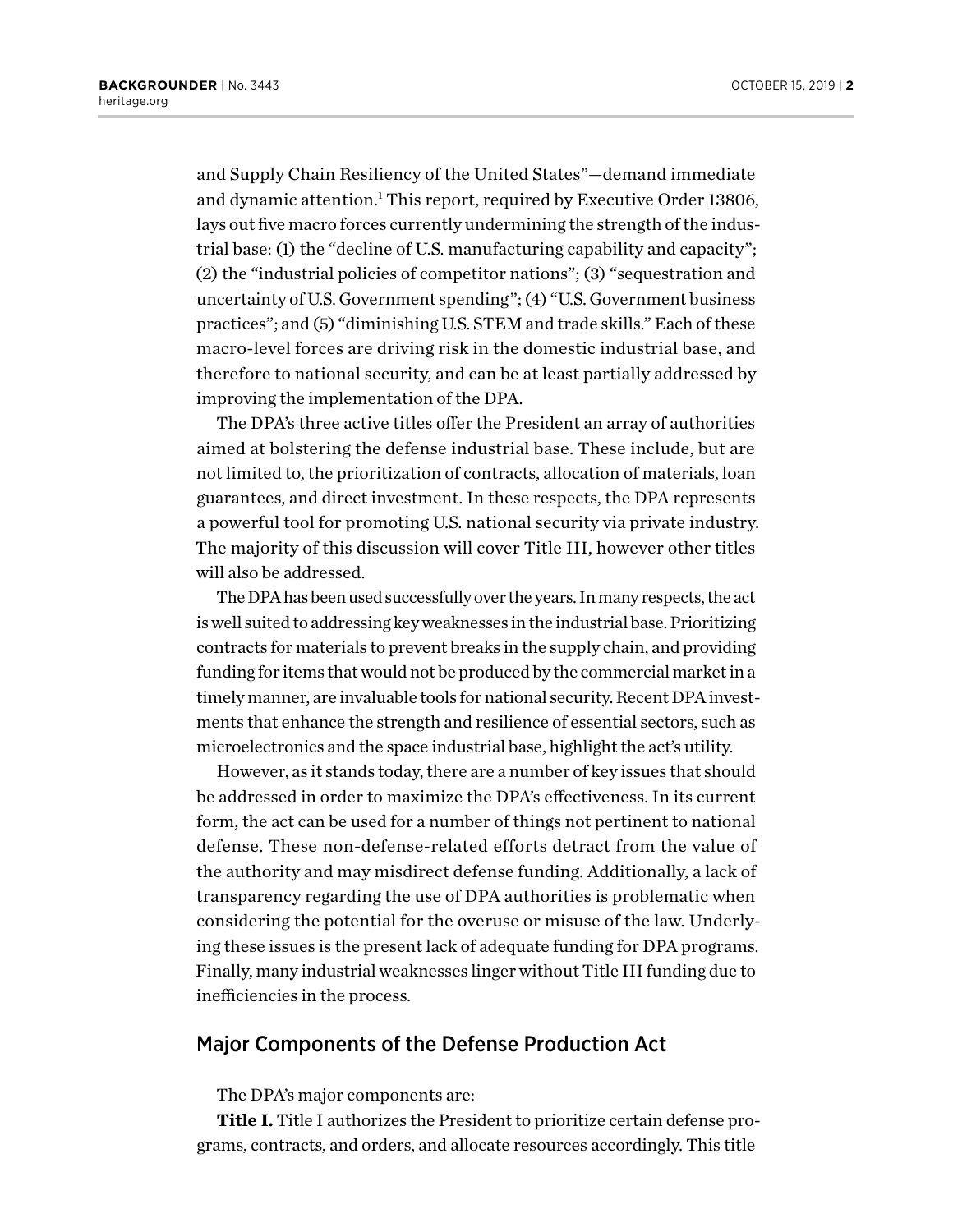aims to secure the adequate availability of materials from the private sector for use in the defense sector. According to this provision, the person or corporation tasked with a prioritized contract or order is required to accept and fulfill the contract or order by the date specified. The allocations authority gives the President the authority to redistribute materials, equipment, and industrial facilities in order to stimulate defense production in necessary areas.

Title I has been successfully employed to prioritize contracts for "ballistic material used in body armor for both the Army and Marine Corps" to ensure a timely delivery.<sup>2</sup> During an increase in production of Mine Resistant Ambush Protected (MRAP) vehicles, the Department of Defense (DOD) used Title I authorities to help prevent a shortage of armor plates. The priorities and allocations authorities can be of particular use during a production surges and when additional capabilities are necessary for deterrence.

**Title III.** To secure a steady supply of materials essential for national defense, Title III establishes the President's authority to invest in specific industries. The goal of Title III is to expand the domestic capacity and supply for defense-related materials. Under this provision, the President is empowered to use a variety of financial incentives to create, maintain, and expand domestic industrial capabilities to produce goods and material critical for national defense.3

Due to statutory restrictions on DPA loan authorities, they have not been used in more than 30 years.4 Hence, federal grants, authorized in Section 303, have been the predominant manifestation of Title III authorities. Projects are funded by the Defense Production Act Fund, a Treasury account established by the act. Typically, Title III projects pursue a cost-sharing goal of 50 percent government funding and 50 percent recipient funding, which helps to catalyze private-sector investment for issues essential to national defense. However, this ideal cost-sharing goal does not always occur.

Before using Section 303 authorities under Title III, the DPA requires the President, on a non-delegable basis, to issue a presidential determination authorizing use of Title III authorities to address a domestic industrial base shortfall meeting three statutory criteria:

- 1. The industrial resource, material, or critical technology item is essential to national defense;
- 2. Without presidential action under this section, U.S. industry cannot reasonably be expected to provide the capability for the needed industrial resource, material, or critical technology item in a timely manner; and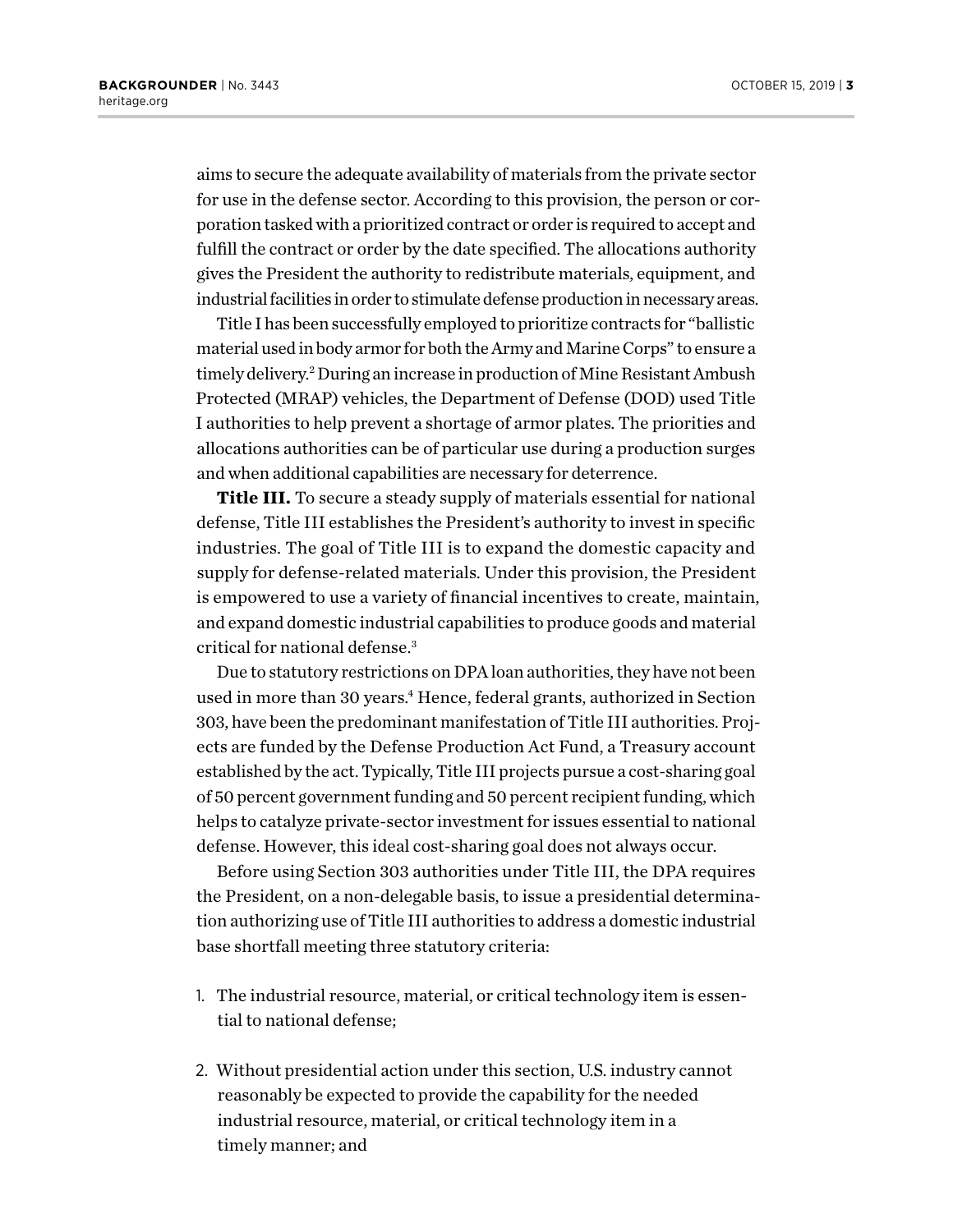#### FIGURE 1

### **Defense Production Act Has Seen Significant Changes Since Its Inception**

The DPA currently retains only three of its seven original titles.

Title III is the most widely known because it established the DPA Fund. Further, the definition of "national defense" has been significantly expanded, which has increased the scope of the DPA.



3. Purchases, purchase commitments, or other action pursuant to this section are the most cost effective, expedient, and practical alternative method for meeting the need.<sup>5</sup>

In order to uphold the DPA's policy objective, each prospective project must be rigorously evaluated against each of these criteria.

An example of how Title III can properly support the defense industrial base is the Steel Plate Production Project. Beginning in fiscal year (FY) 2014, this project received \$17.6 million of Title III funding in order to compensate for the lack of "widespread commercial application" for Navy-grade steel plates.<sup>6</sup> The project summary notes the lack of return on investment for the domestic industry to establish the capacity to produce these steel plates. The DPA made it possible for the government, in partnership with private contractors, to step in to support this industry, thereby reducing the threat of delays in this production line. Because weapons systems feature such intricate supply chains, it is critical that they are protected from sudden breakages and are able to continue their course.

**Title VII.** Title VII includes an array of provisions that complement the underlying purpose of the DPA. This title creates the basis for voluntary agreements, in which the President may consult with members of the defense industry to develop strategies and plans of action about how to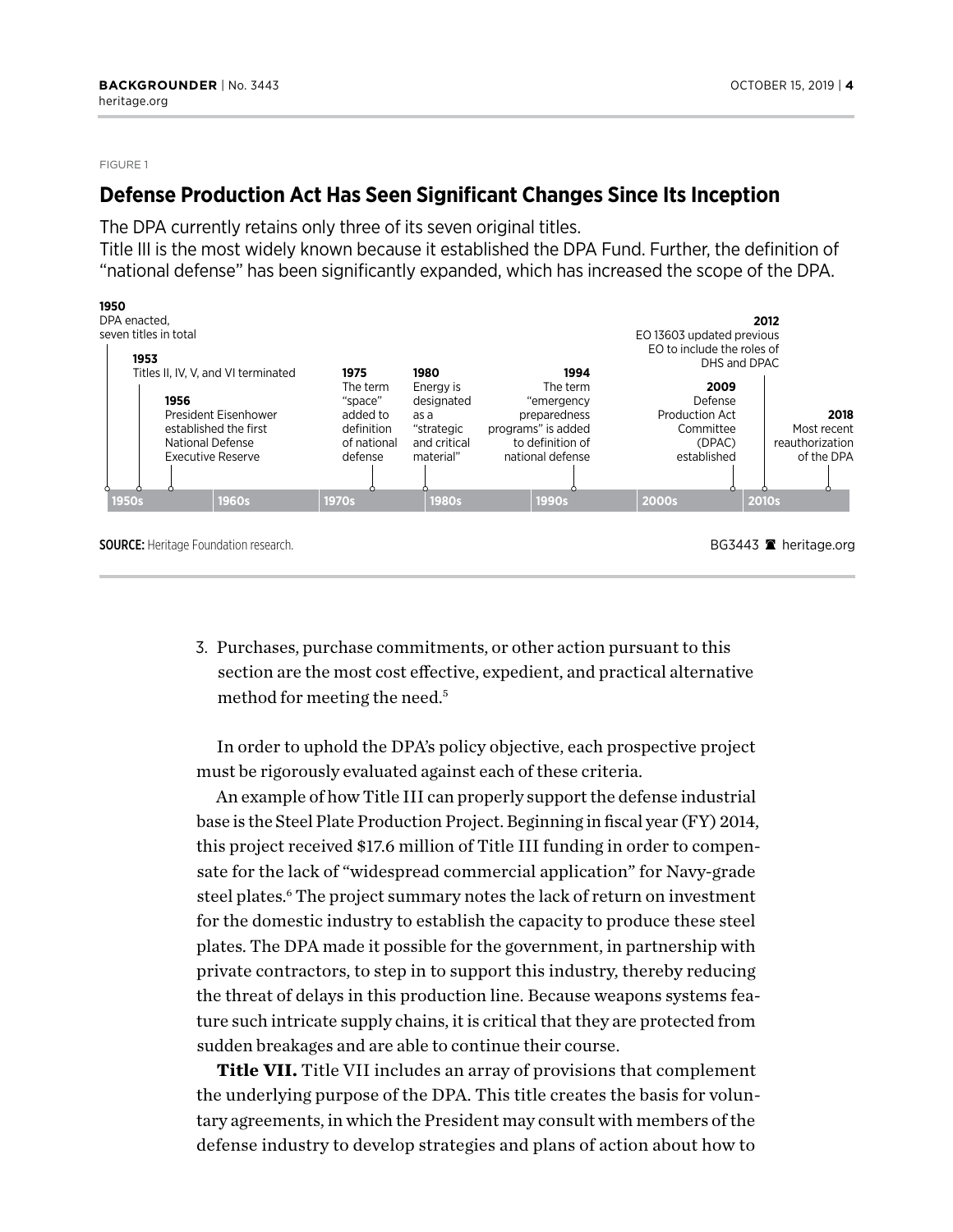better provide for national defense.7 Further, Title VII establishes both the Committee on Foreign Investment in the United States and the Defense Production Act Committee (DPAC). Finally, Title VII contains the legal basis that allowed President Eisenhower's 1956 Executive Order 10660 inaugurating the National Defense Executive Reserve (NDER). Title VII will not be included in further discussion.

### The DPA Has Lost its Focus

The DPA was passed in 1950 as a result of the beginning of the Cold War and North Korea's invasion of the South, driving President Harry Truman to realize the need for broader executive power concerning national defense.<sup>8</sup> However, the act has strayed from its original intent. The expansion of the act's definition of national defense has permitted numerous instances where the DPA has been exploited for non-defense-related projects. In addition to the traditional notion of national defense, this definition includes areas such as energy security, natural disasters, and general emergency preparedness. As amended, the current definition of "national defense" means

programs for military and energy production or construction, military or critical infrastructure assistance to any foreign nation, homeland security, stockpiling, space, and any directly related activity. Such term includes emergency preparedness activities conducted pursuant to title VI of The Robert T. Stafford Disaster Relief and Emergency Assistance Act [42 U.S.C. 5195 et seq.] and critical infrastructure protection and restoration.<sup>9</sup>

Anything that is determined to fall within this definition is considered fair game for the use of DPA authorities, which is why the definition of national defense is extremely significant for its implementation. Unfortunately, the current definition includes tangential issues that allow the DPA to be used in areas that are not directly related to national defense. While a terrorist attack may inflict similar damage on the American homeland as a hurricane, these two occurrences merit starkly different preparation and responses.

**Emergency Preparedness and Natural Hazard Recovery.** The current definition allows DPA authorities to be used to support domestic preparedness for emergencies and recovery from natural disasters. The DPA explicitly includes the definition of emergency preparedness according to Title VI of The Robert T. Stafford Disaster Relief and Emergency Assistance Act.<sup>10</sup> The Stafford Act defines emergency preparedness as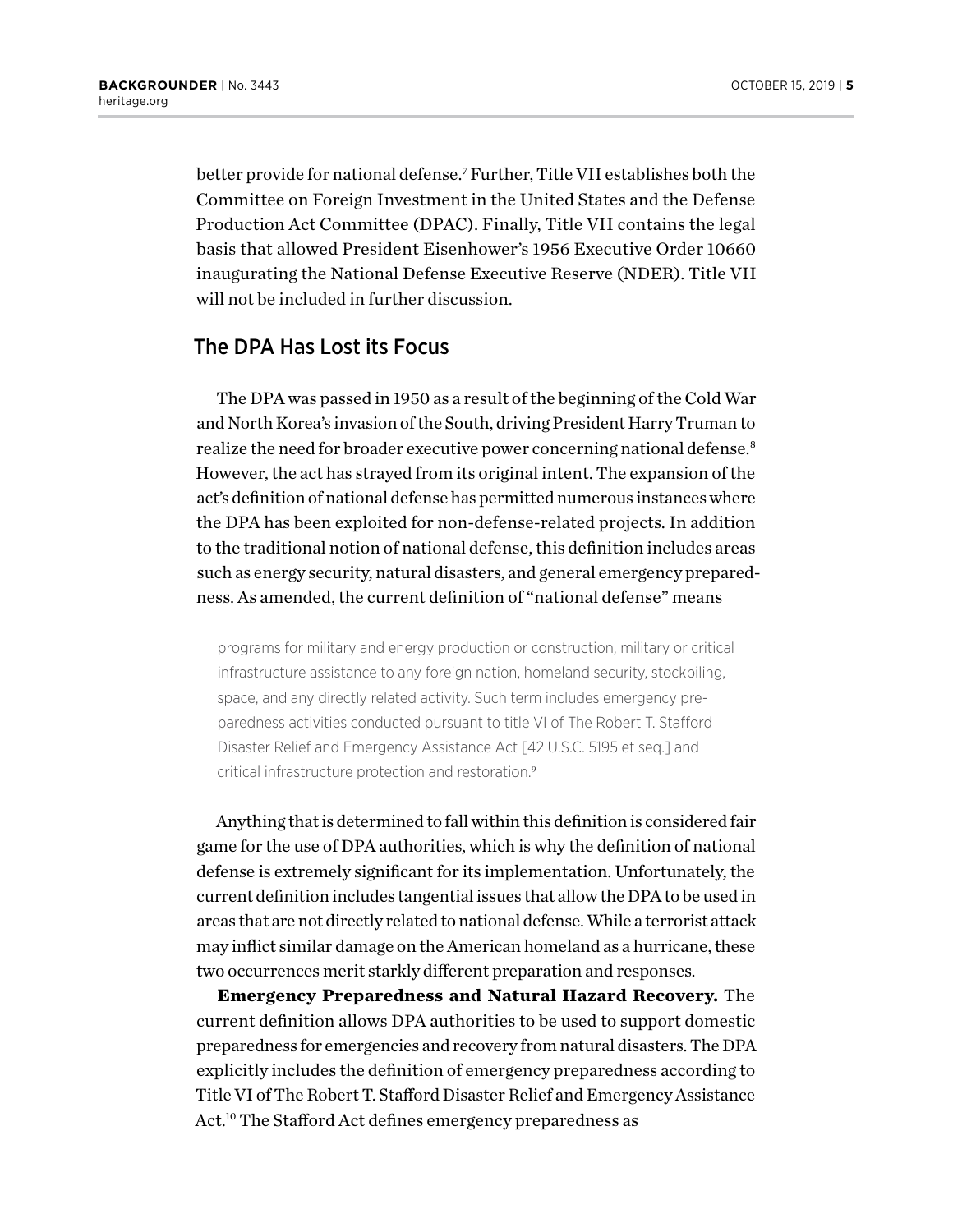activities and measures designed or undertaken to prepare for or minimize the effects of a hazard upon the civilian population, to deal with the immediate emergency conditions which would be created by the hazard, and to effectuate emergency repairs to, or the emergency restoration of, vital utilities and facilities destroyed or damaged by the hazard.<sup>11</sup>

Conflating humanitarian disasters with national security issues and implying that they merit similar government responses hinders the free market's ability to act where it can be of best use. Moreover, use of DPA funding for these kinds of emergencies hinders the military rebuilding that is necessary for the U.S. to remain strong on the world stage by detouring DPA resources from its intended target.

Following the destructive 2017 hurricane season, the Federal Emergency Management Agency invoked Title I of the DPA to provide food and water assistance and restore power grids.12 This action was rooted in the notion that the DPA could be used as an all-purpose tool in times of crisis, but the DPA was not structured to be a rescue tool in times of humanitarian need. Rather, it is best employed to support the industrial base to support national defense.

**Domestic Energy.** According to the DPA, national defense can include programs for energy production or construction.13 This provision has been used to stimulate domestic energy production for commercial uses, an overstep currently allowed by the law. In FY 2013, the U.S. government contributed \$3.61 million of Title III funding to a project that aimed to "establish a domestic, large-scale, commercial, feedstock flexible, manufacturing capacity" of bio-synthetic paraffinic kerosene (BSPK).<sup>14</sup> The 2013 *Annual Industrial Capabilities Report* described the reasoning behind this program, which stressed the importance of energy diversification for the purposes of "energy security and environmental stewardship."15 While this may be a worthwhile goal, this investment was not relevant to national security to the degree that it justified government investment with dollars appropriated for national defense.

Another example of an inappropriate use of Title III funding was the Obama Administration's 2012 initiative to advance the production of biofuel. Similar to the BSPK project, the Administration touted the need for energy security and environmental consciousness.<sup>16</sup> In total, the Advanced Drop-In Biofuel Production Project, as it was named in the 2014 *Annual Industrial Capabilities Report*, was allotted a whopping \$230.5 million of Title III funding. This project was marketed to support Naval operations by providing a diverse production of domestic energy. Following a 1980 amendment that "authorize[d] the President's purchase of synthetic fuels for national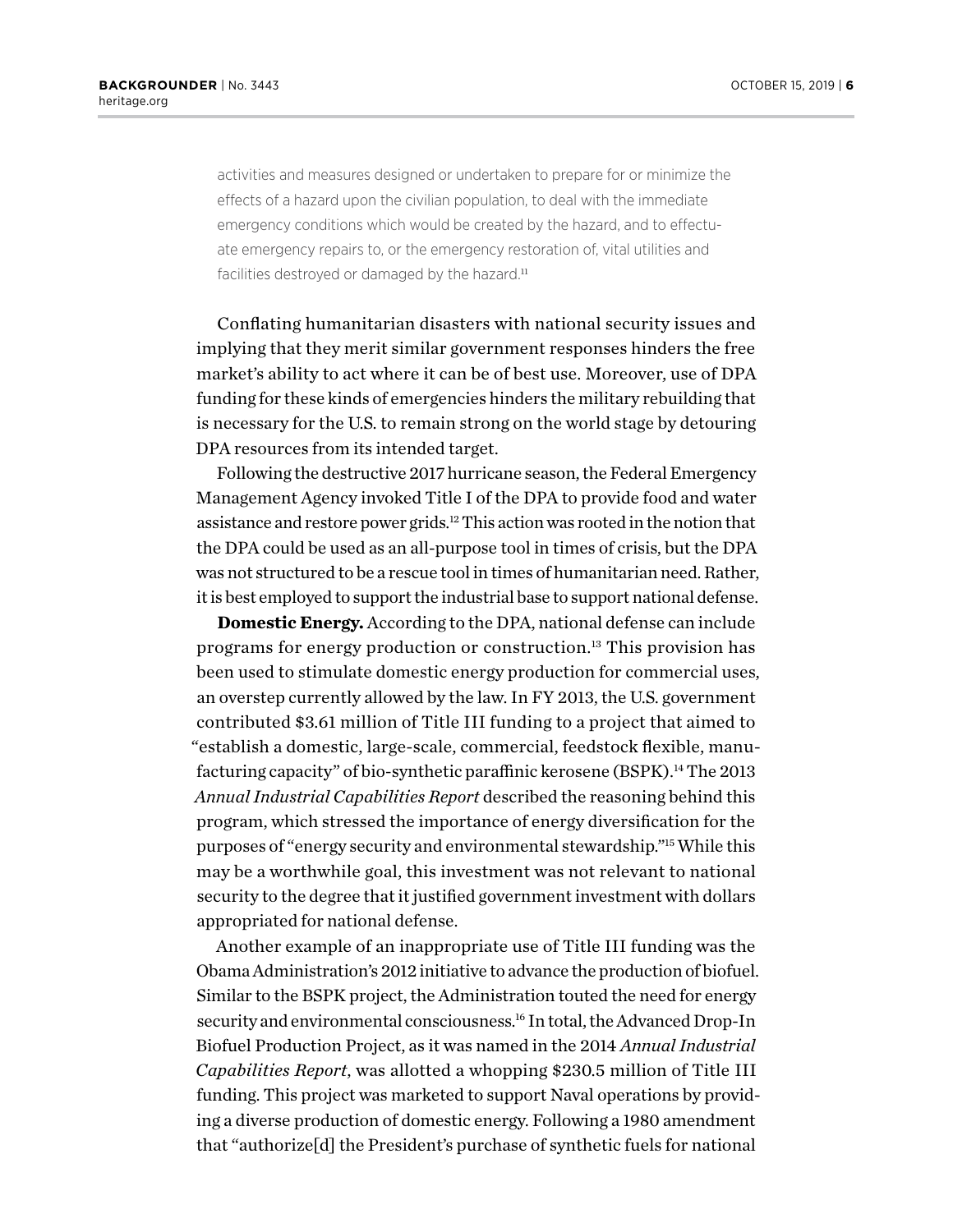defense," the DPA does allow investment in domestic biofuel energy.17 However, President Barack Obama's use of Title III to further this non-defense project diverted Title III funding from the defense industrial base. The overly broad definition of national defense allowed President Obama to advance an environmental agenda by packaging it as a national security issue.

The issue of exploiting the DPA for non-defense reasons transcends Administrations; reports surfaced in mid-2018 that the Trump Administration was considering invoking the act to keep domestic coalmines in operation. A White House memo claimed that "federal action is necessary to stop the further premature retirements of fuel-secure generation capacity."18 While President Donald Trump ultimately did not follow through with his proposal, this move shows how easy it would have been to misuse the powers of the act to promote a non-defense-related agenda.<sup>19</sup> The DPA should not be used to further any form of a "Buy American" agenda; that is not the goal of the act. Rather, its authorities are there to step in where there is a domestic capacity shortfall for a national security requirement.

# Government Involvement in the Industrial Base Must Be Based on National Security

The avenues in which DPA authorities are used should be limited to those that constitute real vulnerabilities in the defense industrial base. These weaknesses often appear when an industry partner can no longer economically produce a key component of a defense system. This leaves the industrial base with a single source capable of producing this component, and potentially without any sources. Unlike the commercial market, the defense industry often has only one customer: the federal government. Therefore, if there has been a recent dip in procurement of a particular good, the producer has no incentive to continue producing.

This concept was recently illustrated by reports that the DOD may soon be limited to a single supplier for submarine missile tubes, should BWX Technologies stop producing. (The company is reportedly struggling to generate a profit from missile tubes.)<sup>20</sup> BWX's president and CEO, Rex Geveden, has said that his company will have to consider reallocating its industrial capacity to sectors that can make a profit if the company does not receive more orders for continuous production. If BWX were to leave the missile-tube-making business, that particular component would become yet another casualty of the Budget Control Act, and an overall under-investment in national defense that has already left many suppliers of critical defense components as single suppliers. According to its original purpose,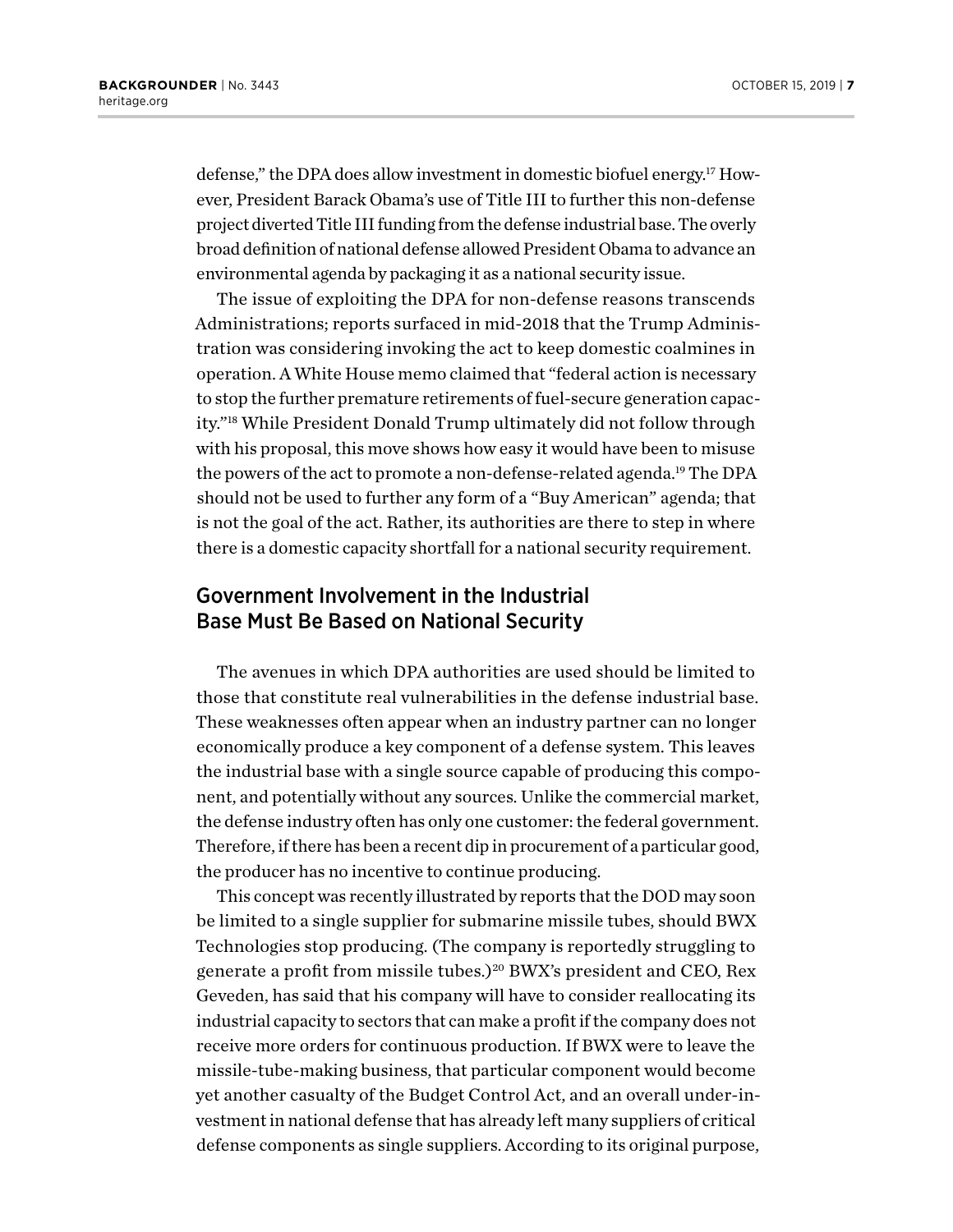the DPA is intended to hedge against this type of industrial shortfall. While it is too early to analyze whether the use of the DPA is necessary in this case, it highlights the potential benefit the DPA's authorities can bring to the table when utilized with discernment.

The report on Executive Order 13806, *Assessing and Strengthening the Manufacturing and Defense Industrial Base*, provides target areas for potential DPA attention based on research-based analysis of the industrial base. The report identifies industries currently plagued by single sources, fragile suppliers, foreign dependence, and other such risks.<sup>21</sup> To date, 14 Presidential Determinations have been issued in FY 2019 that focus on addressing strategic industrial base risks identified in the report. These determinations have indicated that materials, such as sonobouys, lithium seawater batteries, and critical chemicals for missiles and munitions, are in need of Title III project funding to help mitigate the imminent risks in those industries.22 Title III projects should have clear ties to identified shortfalls of domestic capacity, such as those identified in the report. Infusion of federal investment into the private sector on behalf of the DPA must be accompanied by a narrow focus and a fact-based analysis of how it will contribute to national defense.

**Missing Loan Mechanisms.** Among the authorities under Title III are direct loans and loan guarantees. These federally backed loans and direct loans to private companies are intended to mitigate current or projected shortfalls of resources that are essential for national defense.<sup>23</sup> However, this authority imposes a number of restrictions on the executive branch before loans may be made. In 1974, the DPA's borrowing authority was replaced by a requirement for an appropriation.<sup>24</sup> The 2009 reauthorization of the DPA granted loan authorities under only two conditions.25 One condition is that there must be advance budget authority for the cost, the other being that there must be a limitation on the amount guaranteed. These restrictions require that the budget authority for direct loans and loan guarantees be specifically included in appropriations passed by Congress and enacted by the President.<sup>26</sup> Issuing loans, in addition to grants, would be a more cost-efficient means to stimulate the industrial base.

**Lack of Transparency.** One area of necessary improvement is to increase public information on Title III projects. The American people are justified in understanding how their taxes are being spent, and the government can then better determine whether it is making appropriate decisions. Enabling public information regarding Title III projects will help ensure that this presidential authority is not being used for pet projects outside the scope of national security.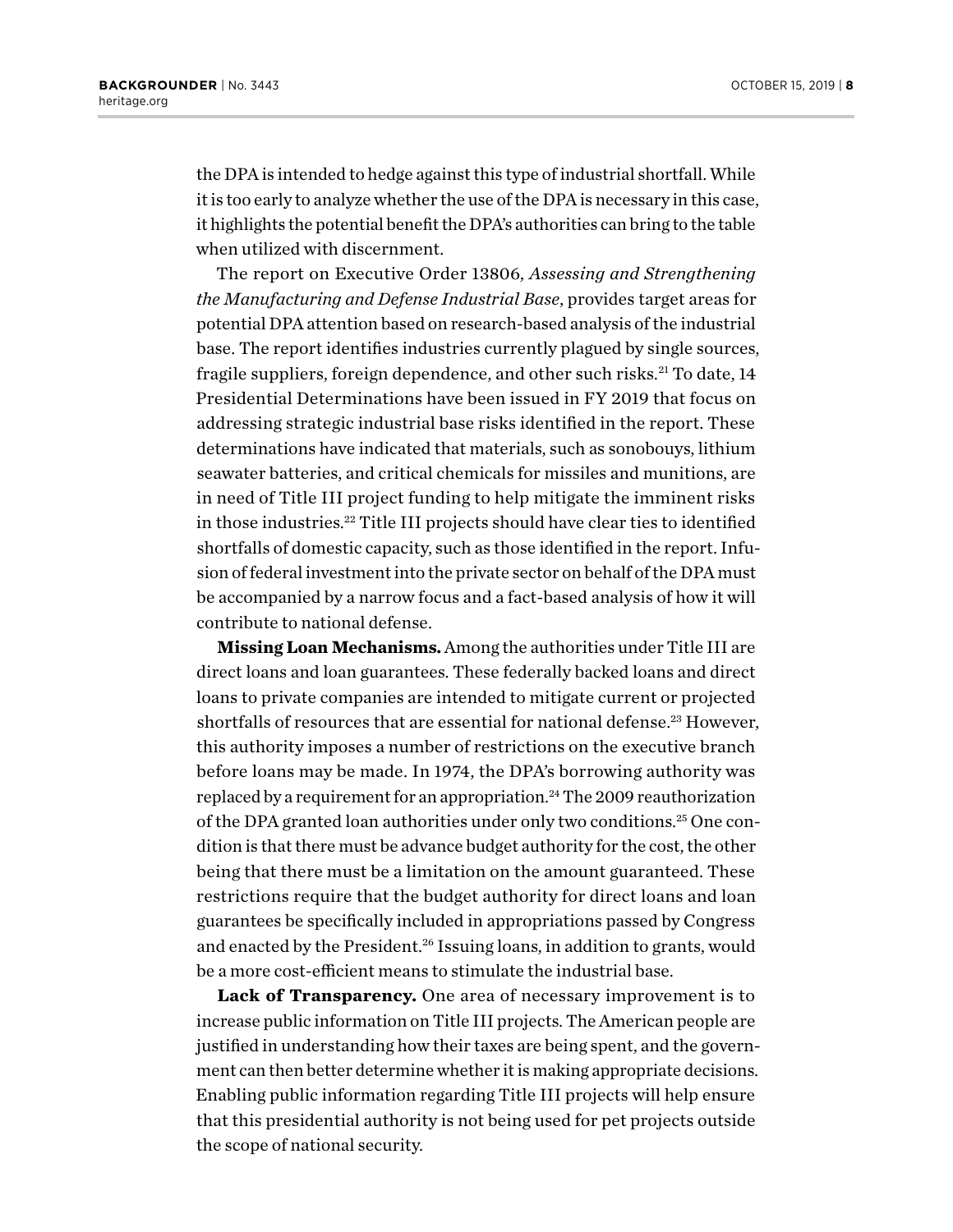To be sure, it is appropriate to deny adversaries detailed military information on U.S. vulnerabilities. It is critical that the government protect sensitive military information, especially in today's operating environment in which information can often be the most powerful weapon. However, the disclosure of information regarding Title III projects does not necessarily compromise the security of our industrial base. The common argument is that in the age of economic aggression, drawing attention to weakness in the U.S. domestic industrial base offers a strategic advantage to adversaries.

However, Title III reporting is not the only source of information regarding the status of the industrial base. The report on Executive Order 13806 lays out a plethora of weakness in the industrial base and points to specific industries that are struggling to support national defense. Perhaps this report could serve as a basis for what should be included in Title III reporting. In an effort to balance sensitive information with transparency, Title III projects could be summarized in a way that does not compromise the integrity of the project. Transparency in Title III reporting would serve a useful purpose by preventing the use of Title III funds for non-defense-related purposes.

The 2009 reauthorization of the DPA established the Defense Production Act Committee (DPAC), which at one time, served as the comprehensive reporting and advising agency for DPA activities. The DPAC was initially required to report on the full range of DPA authorities.<sup>27</sup> However, when the act was reauthorized in 2014, the requirements for reporting were limited to those pertaining to Title I authorities. Limiting the DPAC's reporting requirements has decreased its value, and subsequently led to a lack of transparency.

The *Annual Industrial Capabilities Reports*, released by the DOD's Office for Industrial Policy, do include a full report of Title III projects. However, as of FY 2016, this portion of the report has been considered "for official use only" and is unavailable to the public.<sup>28</sup> The DPA is a powerful tool that can contribute considerably to the health of the industrial base. However, its strengths can also be its greatest weaknesses, as a lack of transparency and cohesion about its implementation can quickly result in a pervasion of its services.

Without regular reporting on Title III projects, it is difficult, if not impossible, to maintain an adequate level of accountability regarding a project's correlation to national security. As it stands today, the pendulum has swung too far toward protecting information, and the public has been left without information on how taxpayer dollars are contributing to increasing the strength of the industrial base. It is crucial that Title III not be used for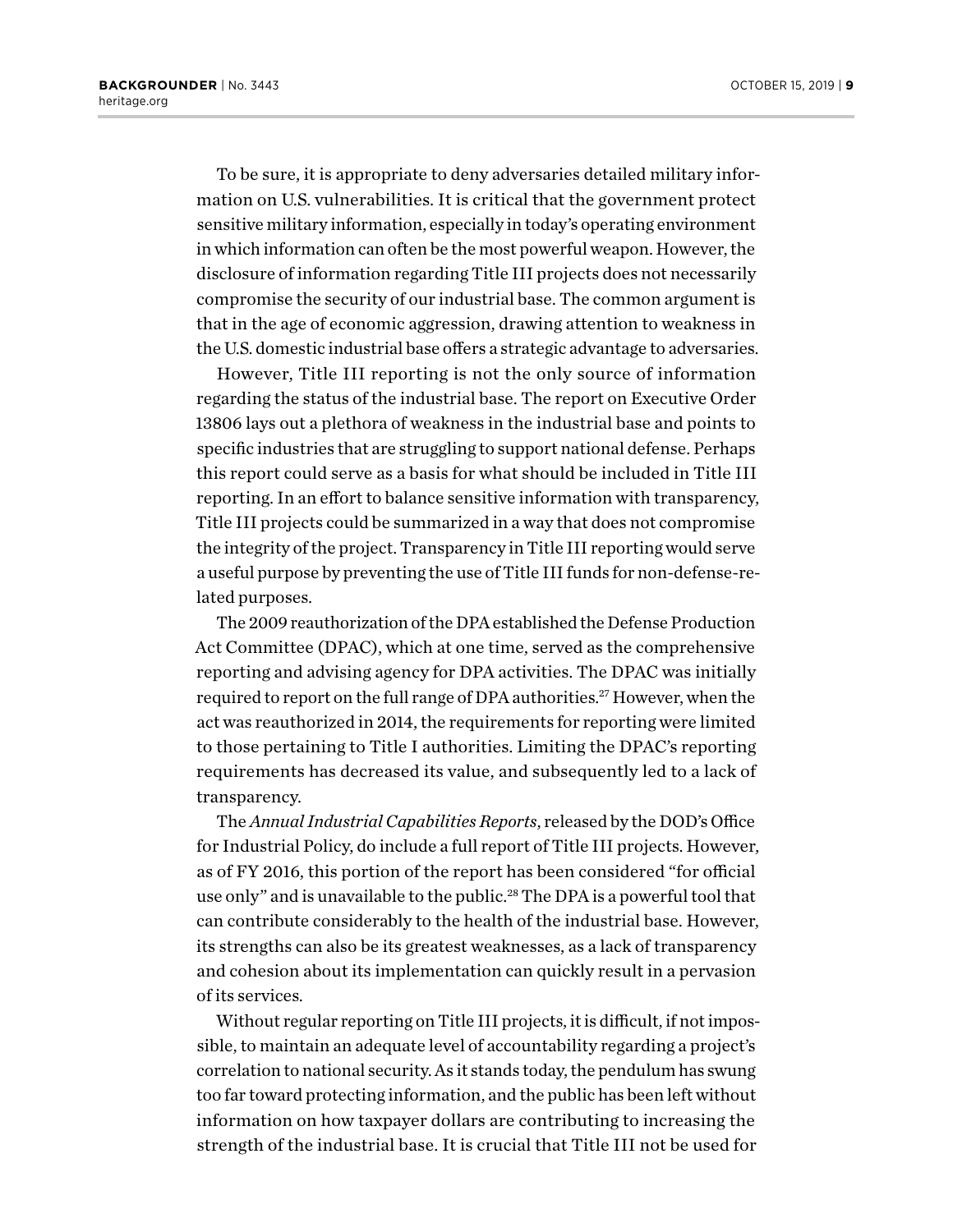#### CHART 1

# **Defense Production Act Appropriations Consistently Outpace Budget Requests**



NOTE: Budget requests occur within the Department of Defense budget.

SOURCES: Under Secretary of Defense, Congress.gov, Government Publishing Office, and U.S. Copyright Office. See the appendix for details.

BG3443  $\blacksquare$  heritage.org

congressionally "earmarked" projects as it was in the 1970s, or for presidential pet projects as it has been done in more recent years.

**Lack of Funding.** Currently, there is a considerable difference in what is needed to fill critical industrial base shortfalls and the amount appropriated for such projects. In order to carry out what are often capital-intensive projects, DPA funding will need to significantly increase in the coming appropriations budgets. The issue is twofold: (1) The DOD must be willing to request sufficient funding for Title III projects in its annual President's Budget requests, rather than relying on Congress to provide additional funding, and (2) the current cap on DPA appropriations may limit the execution of Title III programs that are necessary to expand the capacity and supply of the domestic industrial base.

In recent years, all appropriations to the DPA Fund have come from DOD appropriation acts, however, the DOD's requests are quite low in relation to the industrial capacity vulnerabilities highlighted in the report on Executive Order 13806. The FY 2020 DOD budget requested \$34.39 million in funding for DPA purchases.<sup>29</sup> In the greater context of defense budgeting, this is a trivial number, especially considering the kind of money that industrial-base projects often require in order to move the needle. This new era of great power competition calls for a renewed focus on U.S. industrial-base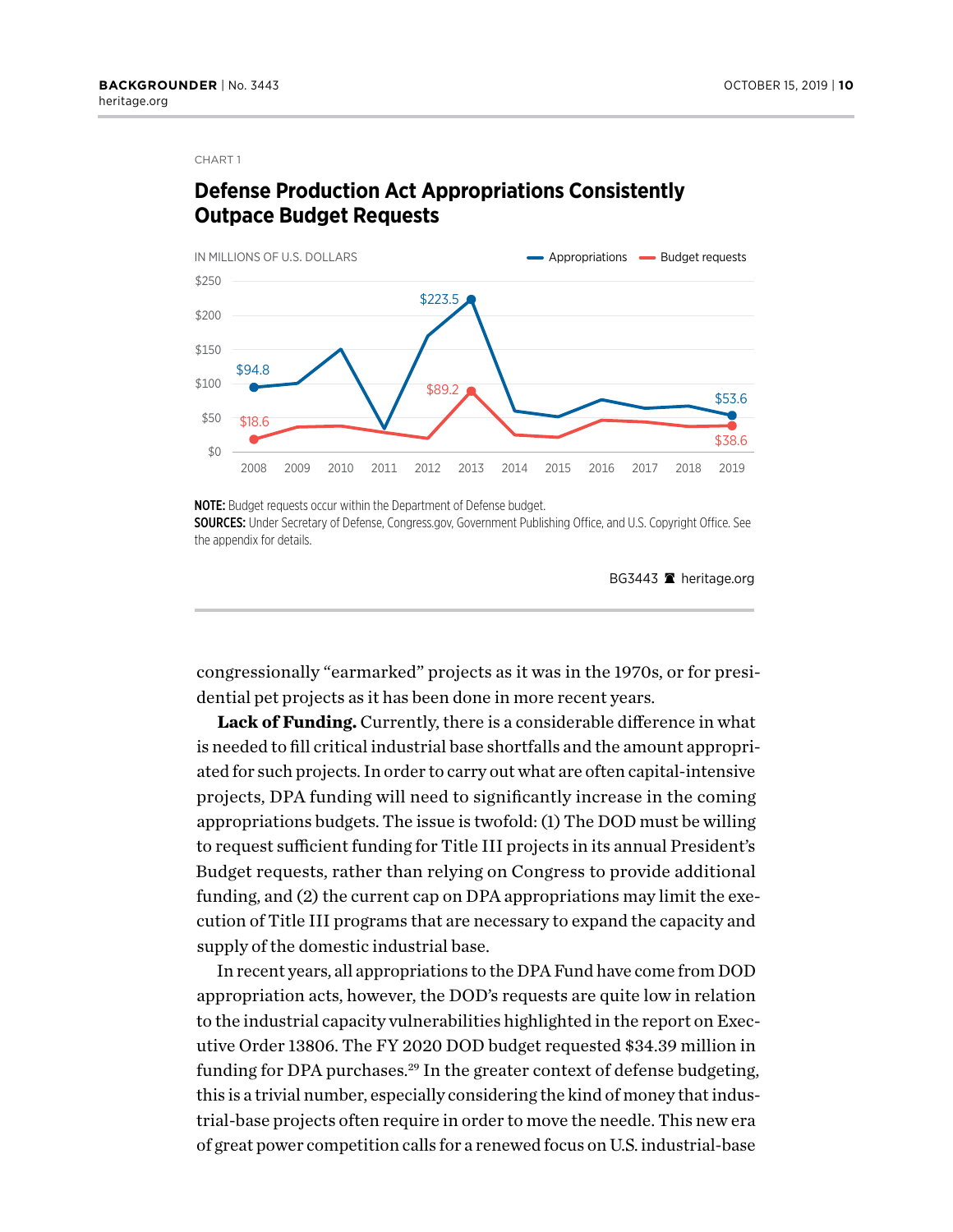capacity, which cannot be strengthened without a greater willingness from both the legislative and executive branches to devote the necessary funding.

Title VII of the DPA contains the authorizations for appropriations for the DPA. Prior to FY 2015, "such sums as necessary" were authorized for appropriation.30 However, this was amended in the 2014 reauthorization, which placed a \$133 million cap per fiscal year on the appropriations authorization. In FY 2010, FY 2012, and FY 2013, DPA appropriations far surpassed the forthcoming \$133 million cap, signifying the need for a larger overall budget for the DPA. The Senate's version of the 2020 National Defense Authorization Act currently includes an amendment that would temporarily increase the cap to \$250 million through 2024, when it would again be reduced to \$133 million.<sup>31</sup>

**Title III Program Inefficiencies.** The Pentagon is currently working to shorten the time between identification of an industrial-base vulnerability and when Title III funding is applied (if that is the appropriate response). Many weapons systems feature complex supply chains, meaning that one issue early on can cause an exponential amount of setbacks further down the road. Delays in programs equate to warfighters without adequate capabilities or the capacity to engage properly. Therefore, timely funding is crucial to the success of projects and the health of the industrial base.

One issue that plagues Title III project execution is that there is not always agreement between the services and the DOD's Title III office of industrial base needs. Often, the DOD's Industrial Policy office, which manages Title III projects, becomes aware of issues before service leaders do. This causes asymmetric information between the Office of the Secretary of Defense and the individual military services. In many cases, when the services are approached by the Title III office with a solution, they do not realize there was a problem in the first place. Sourcing industrial needs internally within each service and then applying for Title III funding would help to streamline the communication of needs. This would also aid the DOD's Title III office in being able to match identified needs and commercial capability with its funding.

Another obstacle to Title III program execution is bureaucracy. Prior to the execution of a contract with Title III funding, the President must sign a presidential determination that qualifies the resource in question for Title III resources.32 Before arriving at the White House, it must first be signed by the Undersecretary for Acquisition and Sustainment, the Undersecretary of Defense, and the Secretary of Defense. Since there is no time sensitivity officially associated with the determination, it may take months for a presidential determination to transit the process. Without a codified timeline for these determinations, industrial base vulnerabilities will continue and perhaps worsen.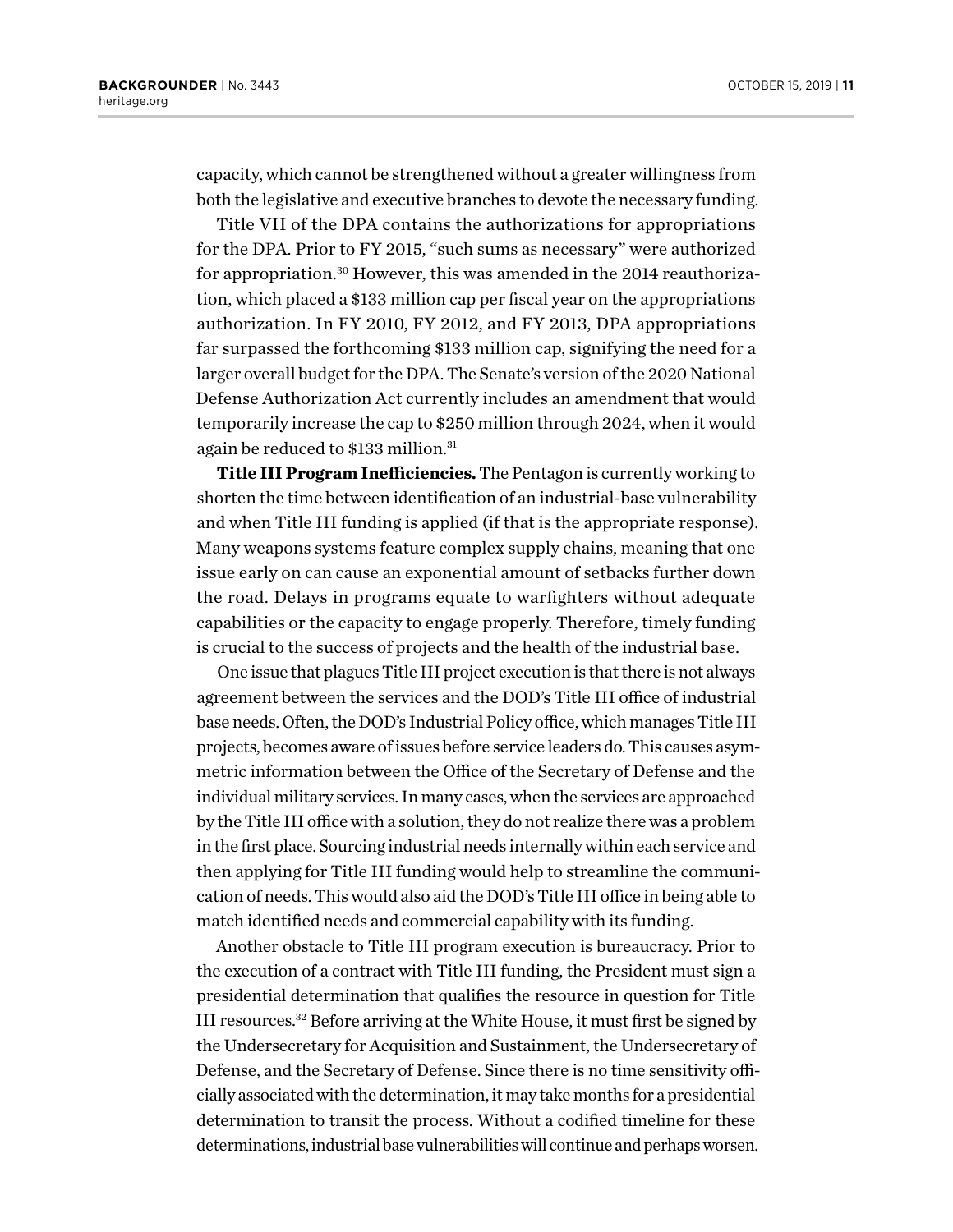**Committee Jurisdiction.** Of the seven original titles within the DPA, only three are still in effect today. The four that have since lapsed included authorities pertaining to price and wage fixing, requisitioning, and other economic controls. The act currently falls under the oversight of the House Committee on Financial Services and Senate Committee on Banking, Housing, and Urban Affairs, which might have been appropriate when the emphasis was more economic and financial in nature, but that has shifted over time. These committees are not adequately informed of industrial base shortfalls and cannot provide the best oversight for the DPA. Instead, the law should be under the oversight of the Armed Services Committees.

### Recommendations for Congress and the Administration

The DPA can be a compelling mechanism to stimulate industrial-base growth and support defense modernization, two keys to this era of great power competition. The U.S. must ensure a secure defense industrial base as it responds to the National Defense Strategy's direction to prepare for great power competition. As a free market society, the U.S. has a unique advantage that many other countries lack in their industrial base. Improvements to how the DPA is implemented would certainly put the domestic industrial base on the right track to collaborate with industry in order to provide for the strongest national defense possible. There are a number of things that can be done to ensure that the DPA is able to contribute constructively to the support of the industrial base.

Congress should:

<sup>l</sup> **Remove "emergency preparedness" from the definition of national defense.** The focal point of the DPA is cemented in its title: defense. Using DPA authorities for emergency preparedness purposes detracts from national defense and oversteps its intent to mitigate risks in the industrial base for national security. Further, it wades into dangerous territory by potentially offering too much power to the government over the market in areas where market participants would feasibly step in on its own. The defense industry is unique because its only customer is the U.S. government, thus it requires special attention. However, emergency preparedness can often be facilitated without federal assistance. The DPA was not intended to be used as a magic wand when natural disasters strike, nor for other national emergencies.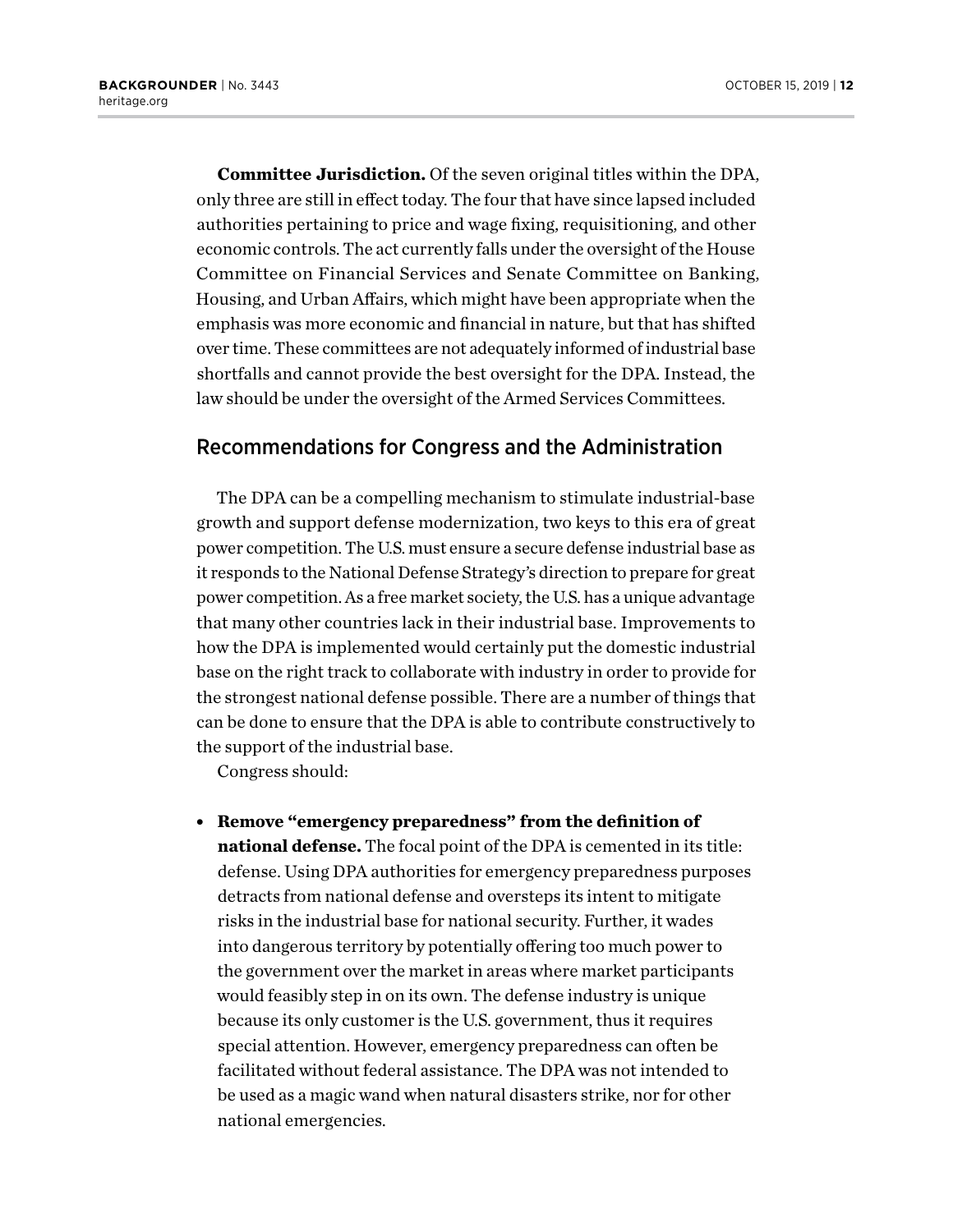**• Appropriate more funding to address industrial base weaknesses.** Title III is a productive mechanism to stimulate the industrial

base where it applies to national defense. Yet in order to do so, the Title III fund must be ready to offer grants for projects for which shortfalls have been identified. Over the past decade, appropriations to the fund have been inconsistent, which limits the amount of strategic planning for offices that are authorized to receive Title III funding. Congress must provide consistent and adequate appropriations for the fund to secure the stability of the domestic industrial base and enable industry to equip our warfighters. Without sufficient funding, the industrial base will continue to develop more holes that lead to significant imbalances in U.S. military strength.

- **Provide a mechanism to permit the use of loan authorities.** Congressional action is required in order to authorize the use of Section 301 and 302 loan authorities. To date, no appropriations act has included the provision necessary to invoke the loan authorities. Congress should include the necessary provisions to authorize the use of the DPA Fund for loans. The ability to issue direct loans and back private loans would allow the government to support the industrial base in a cost-effective manner. The DPA's loan authorities are a potentially valuable tool that would allow the President to ensure the availability of critical materials to the defense industrial base.
- Move legislative jurisdiction to the Armed Services Com**mittees.** The DPA's current committee jurisdictions are no longer appropriate for oversight purposes and should be moved to the respective Armed Services Committees. Many of the DPA's original authorities concerned economic controls, which is part of the justification for its current committee jurisdiction. However, the titles that have since been terminated were those most pertinent to economic measures. The Rules of the Senate lists the matters that are under the jurisdiction of the Armed Services Committee, one of which is "strategic and critical materials necessary for the common defense."33 Further, the House's rules include both "strategic and critical materials necessary for the common defense" and, more specifically, "financial assistance for the construction and operation of vessels, maintenance of the U.S. shipbuilding and ship repair industrial base."34 Both congressional bodies have indicated through these rules that the Armed Services Committees should provide oversight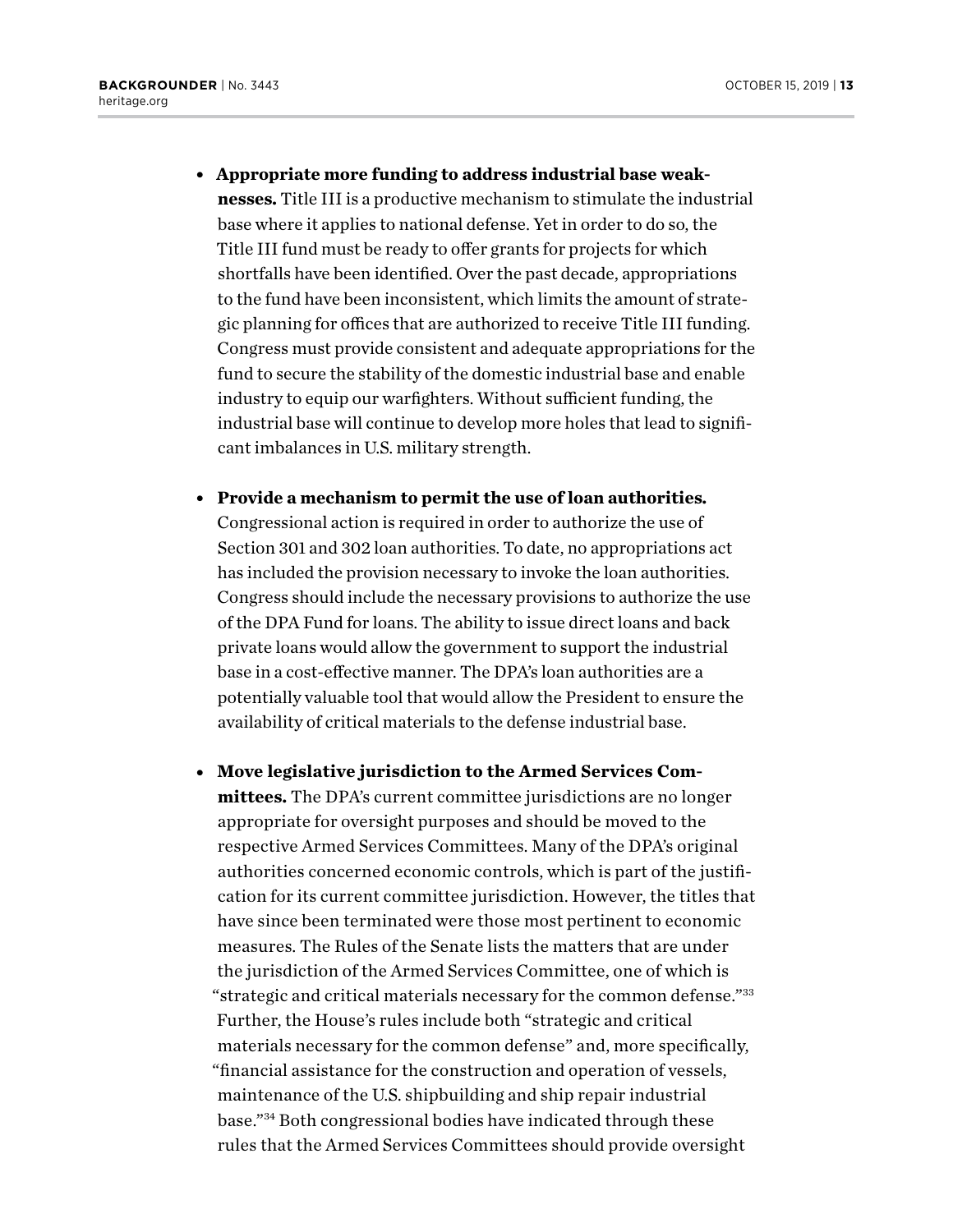on the defense industrial base. DPA oversight today would be best maintained by the Armed Services Committees, which are the most aware of industrial base needs.

The Administration should:

- **Approve only those Title III projects that are focused on national security.** According to the definition of national defense in the DPA, its authorities can be used for additional projects with non-defense-related purposes. Energy production, construction, critical infrastructure protection, and restoration, which can support national defense, should be beyond the scope of the DPA. Federal grants through Title III should tie directly to identified weaknesses in the domestic industrial base. Each Title III project should be required to present a fact-based analysis of how the potential project would fill a defense industrial base shortfall. The report on Executive Order 13806 provides a useful framework to evaluate whether a project would fulfill a gap in the industrial base. The DPA should only be used to secure the industrial base and ensure the timely production and delivery of military weapons systems and components. History has shown that the DPA is subject to abuse by politicians who are tempted to conflate national defense with their own agendas.
- <sup>l</sup> **Improve the speed of execution for Title III projects and streamline the process from presidential determination to execution.** The defense industry has long production lines and complex supply chains, which means that eliminating gaps as quickly as possible is critical. A modernization program can easily get off course if a subcomponent is not available when the need arises. The current system is layered with bureaucracy, which slows down the time from a presidential determination for a Title III project to execution. Projects must be processed in a timely and efficient manner to ensure that the material is being delivered at the speed of relevance.
- **Increase transparency for projects carried out under Title III.** Since 2015, detailed information about Title III projects has "for official use only." This limitation was likely due to the fact that the government did not want to point out U.S. industrial base weaknesses to adversaries. Still, there are ways to control information flow while still being transparent about Title III projects. Better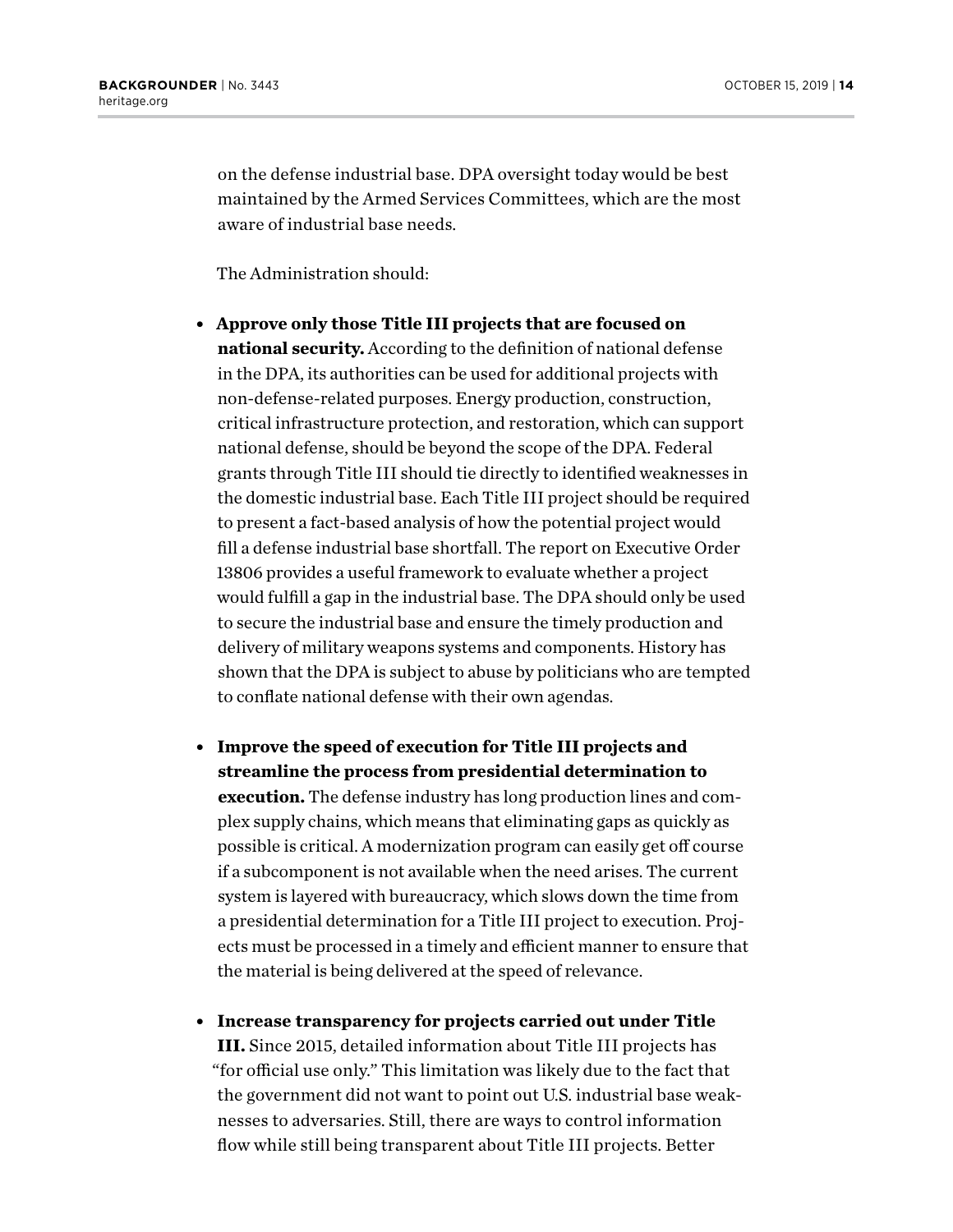reporting on how the Title III fund is being used is necessary to ensure that it is being used for national defense and is not incited for specific political purposes.

**• Request more money for DPA purchases.** With an authorized budget of \$133 million per fiscal year, there is significant room for growth in the DOD's portion of the presidential budget request, considering that is has averaged \$40.2 million over the past five years. The weaknesses in the industrial base are becoming more apparent every day. Without additional funding, companies will continue to be forced to shut their doors, leaving considerable gaps in supply chains and diminishing U.S. capabilities and advantages.

### Loss of the Defense Industrial Base Is Not an Option

The DPA has proven to be a successful tool to support national security by eliminating vulnerabilities in the defense industrial base. These vulnerabilities—whether single sources, fragile suppliers, material shortages, or foreign dependence—have the potential to be detrimental to military operations and objectives. It is important that the U.S. recognize both the strengths and the weaknesses of the DPA in order to improve its effectiveness.

The time to pay attention to the gaps in the domestic industrial base is not after the need becomes so acute that proper weapons systems are not being delivered to the warfighter. There is no better time than the present to take proactive steps to enhance the effectiveness of the DPA. The industrial base is fundamental to U.S. military strength, and the U.S. cannot afford to let it erode.

Emma Watkins is Research Assistant in the Center for National Defense, of the Kathryn and Shelby Cullom Davis Institute for National Security and Foreign Policy, at The Heritage Foundation. Thomas Spoehr is Director of the Center for National Defense.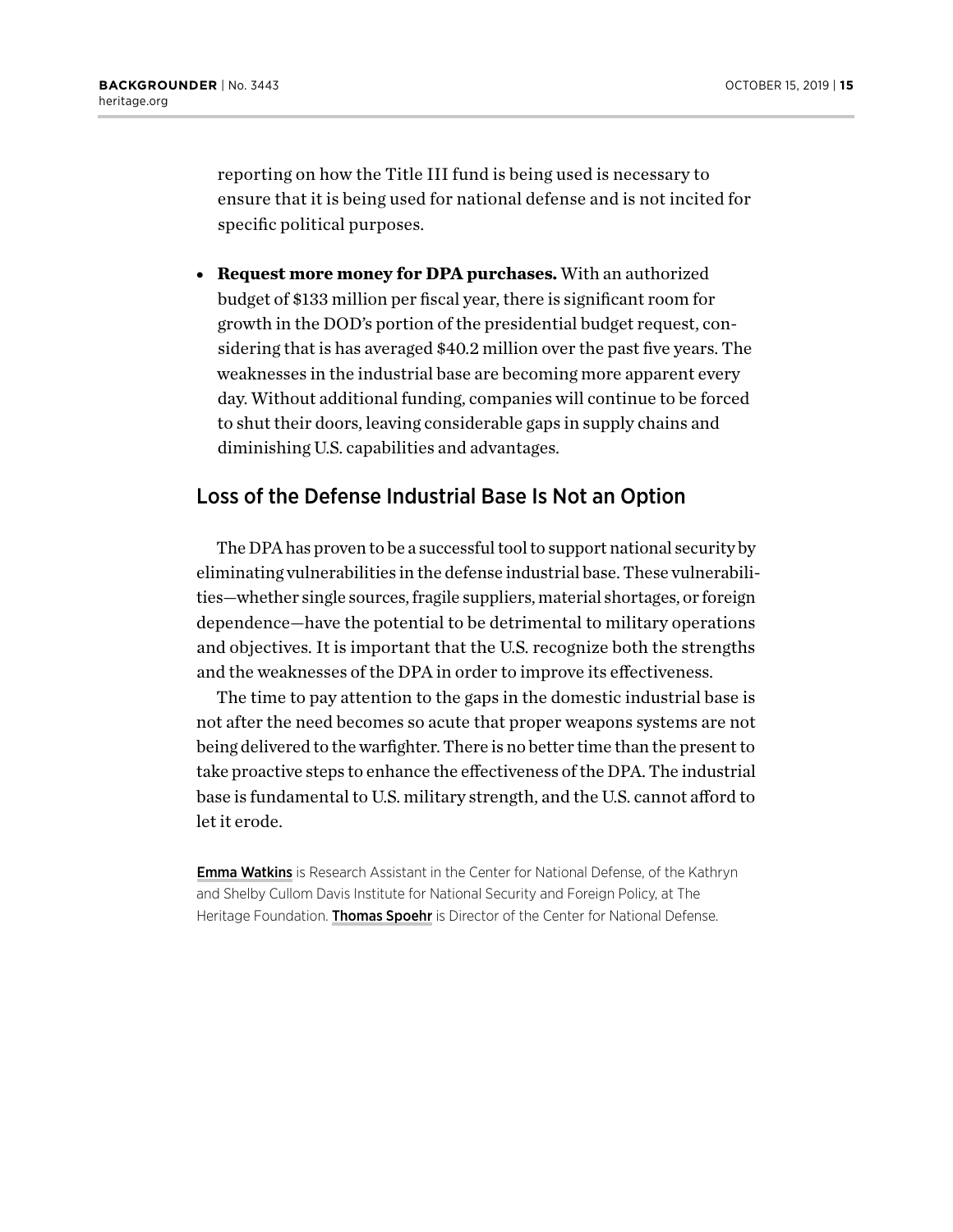# Appendix

# 14 Presidential Determinations Related to Section 303 of the Defense Production Act for FY 2019

**Source.** Executive Office of the President, "Presidential Determination Pursuant to Section 303 of the Defense Production Act of 1950, as Amended," Nos. 2019-2, 2019-3, 2019-7 to 2019-11, 2019-13, and 2019-15 to 2019-20, *Federal Register*, Vol. 84, No. 143 (July 25, 2019), pp. 35965 et seq., [https://www.federalregister.gov/documents/2019/07/25/2019-15994/](https://www.federalregister.gov/documents/2019/07/25/2019-15994/presidential-determination-pursuant-to-section-303-of-the-defense-production-act-of-1950-as-amended) [presidential-determination-pursuant-to-section-303-of-the-defense-pro](https://www.federalregister.gov/documents/2019/07/25/2019-15994/presidential-determination-pursuant-to-section-303-of-the-defense-production-act-of-1950-as-amended)[duction-act-of-1950-as-amended](https://www.federalregister.gov/documents/2019/07/25/2019-15994/presidential-determination-pursuant-to-section-303-of-the-defense-production-act-of-1950-as-amended) (accessed October 8, 2019).

1. No. 2019-15: F135 Integrally Bladed Rotors

2. No. 2019-16: Heavy Rare Earth Elements

3. No. 2019-17: Light Rare Earth Elements

4. No. 2019-18: Rare Earth Metals and Alloys

5. No. 2019-19: Neodymium Iron Boron Rare Earth Sintered Material and Permanent Magnets

6. No. 2019-20: Samarium Cobalt Earth Permanent Magnets

7. No. 2019-13: Small Unmanned Aerial Systems

8. No. 2019-11: AN/SSQ Series Sonobuoys

9. No. 2019-07: Chemicals in Munitions

10. No. 2019-08: Energetic Materials for Munitions

11. No. 2019-09: Inert Materials for Munitions

12. No. 2019-10: Precursor Materials for Munitions

13. No. 2019-02: Alane Fuel Cells

14. No. 2019-03: Lithium Sea-Water Batteries

## Sources for Chart 1

Under Secretary of Defense (Comptroller), "DoD Budget Request," <https://comptroller.defense.gov/Budget-Materials/> (accessed September 24, 2019); Congress.gov, "Department of Defense Appropriations Act," 2008,<https://www.congress.gov/110/plaws/publ116/PLAW-110publ116.pdf> (accessed September 24, 2019); U.S. Government Printing Office, "Consolidated Security, Disaster Assistance, and Continuing Appropriations Act," 2009, [https://www.govinfo.gov/content/pkg/PLAW-110publ329/html/](https://www.govinfo.gov/content/pkg/PLAW-110publ329/html/PLAW-110publ329.htm) [PLAW-110publ329.htm](https://www.govinfo.gov/content/pkg/PLAW-110publ329/html/PLAW-110publ329.htm) (accessed September 24,2019); U.S. Copyright Office, "Department of Defense Appropriations Act," 2010, [https://www.](https://www.copyright.gov/legislation/pl111-118.pdf)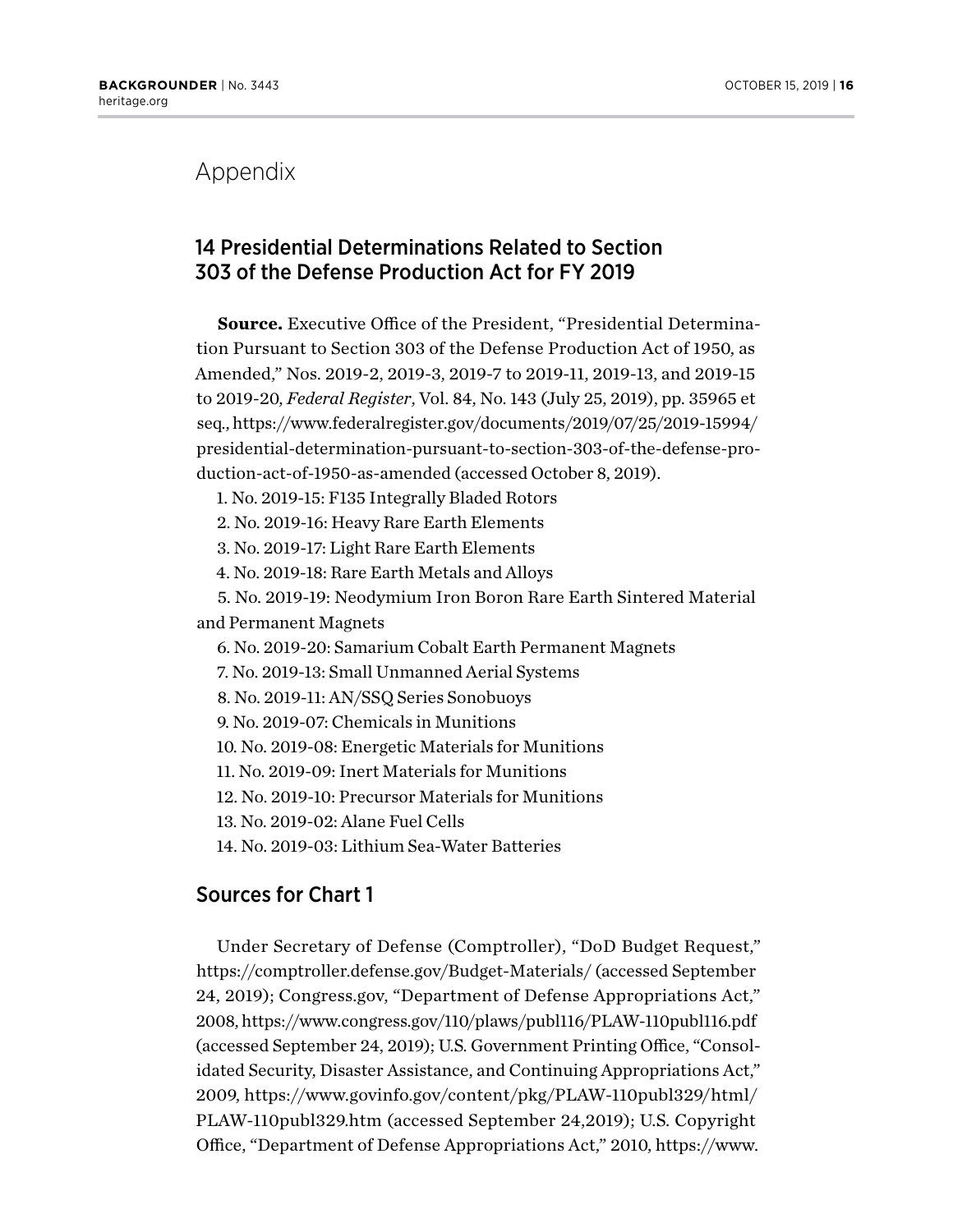[copyright.gov/legislation/pl111-118.pdf](https://www.copyright.gov/legislation/pl111-118.pdf) (accessed September 24, 2019); U.S. Government Printing Office, "Department of Defense and Full-Year Continuing Appropriations Act," 2011, [https://www.govinfo.gov/content/](https://www.govinfo.gov/content/pkg/PLAW-112publ10/html/PLAW-112publ10.htm) [pkg/PLAW-112publ10/html/PLAW-112publ10.htm](https://www.govinfo.gov/content/pkg/PLAW-112publ10/html/PLAW-112publ10.htm) (accessed September 24, 2019); U.S. Government Printing Office, "Consolidated Appropriations Act," 2012, [https://www.govinfo.gov/content/pkg/PLAW-112publ74/html/](https://www.govinfo.gov/content/pkg/PLAW-112publ74/html/PLAW-112publ74.htm) [PLAW-112publ74.htm](https://www.govinfo.gov/content/pkg/PLAW-112publ74/html/PLAW-112publ74.htm) (accessed September 24, 2019); U.S. Government Printing Office, "Consolidated and Further Continuing Appropriations Act," 2013, [https://www.govinfo.gov/content/pkg/PLAW-113publ6/html/](https://www.govinfo.gov/content/pkg/PLAW-113publ6/html/PLAW-113publ6.htm) [PLAW-113publ6.htm](https://www.govinfo.gov/content/pkg/PLAW-113publ6/html/PLAW-113publ6.htm) (accessed September 24, 2019); U.S. Government Printing Office, "Consolidated Appropriations Act," 2014, [https://www.](https://www.congress.gov/113/plaws/publ76/PLAW-113publ76.htm) [congress.gov/113/plaws/publ76/PLAW-113publ76.htm](https://www.congress.gov/113/plaws/publ76/PLAW-113publ76.htm) (accessed September 24, 2019); Congress.gov, "Consolidated and Further Continuing Appropriations Act," 2015, [https://www.congress.gov/113/plaws/publ235/](https://www.congress.gov/113/plaws/publ235/PLAW-113publ235.pdf) [PLAW-113publ235.pdf](https://www.congress.gov/113/plaws/publ235/PLAW-113publ235.pdf) (accessed September 24, 2019); U.S. Government Printing Office, "Consolidated Appropriations Act," 2016, [https://www.](https://www.govinfo.gov/content/pkg/PLAW-114publ113/html/PLAW-114publ113.htm) [govinfo.gov/content/pkg/PLAW-114publ113/html/PLAW-114publ113.](https://www.govinfo.gov/content/pkg/PLAW-114publ113/html/PLAW-114publ113.htm) [htm](https://www.govinfo.gov/content/pkg/PLAW-114publ113/html/PLAW-114publ113.htm) (accessed September 24, 2019); Congress.gov, "Consolidated Appropriations Act," 2017, [https://www.congress.gov/115/plaws/publ31/](https://www.congress.gov/115/plaws/publ31/PLAW-115publ31.pdf) [PLAW-115publ31.pdf](https://www.congress.gov/115/plaws/publ31/PLAW-115publ31.pdf) (accessed September 24, 2019); Congress.gov, "Consolidated Appropriations Act," 2018, [https://www.congress.gov/115/bills/](https://www.congress.gov/115/bills/hr1625/BILLS-115hr1625enr.pdf) [hr1625/BILLS-115hr1625enr.pdf](https://www.congress.gov/115/bills/hr1625/BILLS-115hr1625enr.pdf) (accessed September 24, 2019); and Congress.gov, "Department of Defense and Labor, Health and Human Services, and Education Appropriations Act, 2019 and Continuing Appropriations Act," 2019, [https://www.congress.gov/bill/115th-congress/house-bill/6157/](https://www.congress.gov/bill/115th-congress/house-bill/6157/text?q=%7B%22search%22%3A%5B%22pl+115-245%22%5D%7D&r=1%20) [text?q=%7B%22search%22%3A%5B%22pl+115-245%22%5D%7D&r=1](https://www.congress.gov/bill/115th-congress/house-bill/6157/text?q=%7B%22search%22%3A%5B%22pl+115-245%22%5D%7D&r=1%20) (accessed September 24, 2019).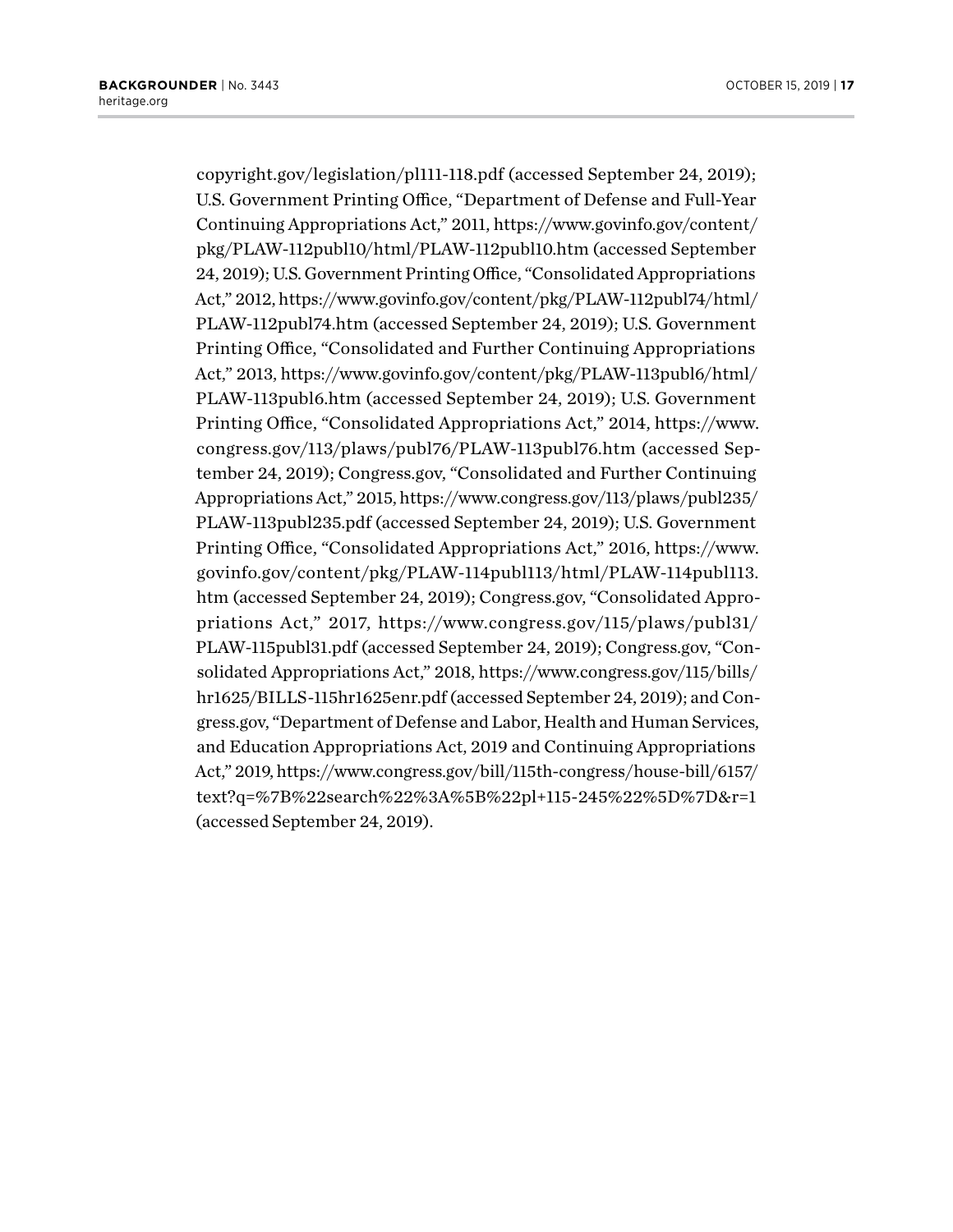# Endnotes

- 1. Interagency Task Force in Fulfillment of Executive Order 13806, "Assessing and Strengthening the Manufacturing and Defense Industrial Base and Supply Chain Resiliency of the United States," September 2018, [https://media.defense.gov/2018/Oct/05/2002048904/-1/-1/1/ASSESSING-](https://media.defense.gov/2018/Oct/05/2002048904/-1/-1/1/ASSESSING-AND-STRENGTHENING-THE-MANUFACTURING-AND%20DEFENSE-INDUSTRIAL-BASE-AND-SUPPLY-CHAIN-RESILIENCY.PDF)[AND-STRENGTHENING-THE-MANUFACTURING-AND%20DEFENSE-INDUSTRIAL-BASE-AND-SUPPLY-CHAIN-RESILIENCY.PDF](https://media.defense.gov/2018/Oct/05/2002048904/-1/-1/1/ASSESSING-AND-STRENGTHENING-THE-MANUFACTURING-AND%20DEFENSE-INDUSTRIAL-BASE-AND-SUPPLY-CHAIN-RESILIENCY.PDF) (accessed September 12, 2019).
- 2. U.S. Government Accountability Office, "Defense Production Act Agencies Lack Policies and Guidance for Use of Key Authorities*,*" GAO–08–854, June 2008, p. 26, <https://www.gao.gov/assets/280/277418.pdf>(accessed September 13, 2019).
- 3. U.S. Department of Defense, *DPA Title III Overview*,<https://www.businessdefense.gov/DPA-Title-III/Overview/>(accessed September 12, 2019).
- 4. Jared T. Brown and Moshe Schwartz, "The Defense Production Act of 1950: History, Authorities, and Considerations for Congress," Congressional Research Service *Report for Congress*, updated November 20, 2018, p. 8, <https://fas.org/sgp/crs/natsec/R43767.pdf> (accessed September 12, 2019).
- 5. Federal Business Opportunities, "Defense Production Act Title III Expansion of Domestic Production Capability and Capacity," Solicitation No. FA8650– 19–S–5010, July 12, 2019, pp. 12 and 13, [https://www.fbo.gov/index?s=opportunity&mode=form&id=cbf6d31374bf7c2d7993421c679c613e&tab=core&\\_](https://www.fbo.gov/index?s=opportunity&mode=form&id=cbf6d31374bf7c2d7993421c679c613e&tab=core&_cview=0) [cview=0](https://www.fbo.gov/index?s=opportunity&mode=form&id=cbf6d31374bf7c2d7993421c679c613e&tab=core&_cview=0) (accessed September 12, 2019).
- 6. U.S. Department of Defense, Office of the Under Secretary of Defense for Acquisition, Technology, and Logistics, *Annual Industrial Capabilities Report to Congress for 2014*, p. C-28, [https://www.businessdefense.gov/Portals/51/Documents/Resources/2014%20AIC%20RTC%2010-03-16%20-%20](https://www.businessdefense.gov/Portals/51/Documents/Resources/2014%20AIC%20RTC%2010-03-16%20-%20Public%20Unclassified.pdf?ver=2017-04-18-072624-770) [Public%20Unclassified.pdf?ver=2017-04-18-072624-770](https://www.businessdefense.gov/Portals/51/Documents/Resources/2014%20AIC%20RTC%2010-03-16%20-%20Public%20Unclassified.pdf?ver=2017-04-18-072624-770) (accessed September 12, 2019).
- 7. 50 U.S. Code § 4558.
- 8. Brown and Schwartz, "The Defense Production Act of 1950: History, Authorities, and Considerations for Congress," p. 2.
- 9. 50 U.S. Code § 4552(14).
- 10. Ibid.
- 11. The Robert T. Stafford Disaster Relief and Emergency Assistance Act Sec. 603(a)(3).
- 12. Brown and Schwartz, "The Defense Production Act of 1950: History, Authorities, and Considerations for Congress," p. 9.
- 13. 50 U.S. Code § 4552(14).
- 14. U.S. Department of Defense, Office of the Under Secretary of Defense for Acquisition, Technology, and Logistics, *Annual Industrial Capabilities Report to Congress for 2013*, September, 2016, p. c-5, [https://www.businessdefense.gov/Portals/51/Documents/Resources/2013%20AIC%20RTC%2010-03-](https://www.businessdefense.gov/Portals/51/Documents/Resources/2013%20AIC%20RTC%2010-03-16%20-%20Public%20Unclassified.pdf?ver=2017-04-18-072624-537) [16%20-%20Public%20Unclassified.pdf?ver=2017-04-18-072624-537](https://www.businessdefense.gov/Portals/51/Documents/Resources/2013%20AIC%20RTC%2010-03-16%20-%20Public%20Unclassified.pdf?ver=2017-04-18-072624-537) (accessed September 12, 2019).
- 15. Ibid.
- 16. News release, "Obama Administration Announces New Investments to Advance Biofuels Industry and Enhance America's Energy Security," U.S. Department of Energy, July 2, 2012, [https://www.energy.gov/articles/obama-administration-announces-new-investments-advance-biofuels-industry](https://www.energy.gov/articles/obama-administration-announces-new-investments-advance-biofuels-industry-and-enhance)[and-enhance](https://www.energy.gov/articles/obama-administration-announces-new-investments-advance-biofuels-industry-and-enhance) (accessed September 12, 2019).
- 17. Anthony Andrews, Kelsi Bracmort, Jared T. Brown, and Daniel H. Else, "The Navy Biofuel Initiative Under the Defense Production Act," Congressional Research Service *Report for Congress*, updated June 22, 2012,<https://fas.org/sgp/crs/natsec/R42568.pdf> (accessed September 12, 2019).
- 18. Tom DiCristopher, "Trump Administration Moves to Keep Failing Coal and Nuclear Plants Open, Citing National Security," CNBC, June 1, 2018, [https://](https://www.cnbc.com/2018/06/01/trump-plan-bails-out-coal-and-nuclear-plants-for-national-security.html) [www.cnbc.com/2018/06/01/trump-plan-bails-out-coal-and-nuclear-plants-for-national-security.html](https://www.cnbc.com/2018/06/01/trump-plan-bails-out-coal-and-nuclear-plants-for-national-security.html) (accessed September 12, 2019).
- 19. Katie Tubb and Nicolas Loris, "Those Coal and Nuclear Bailouts Aren't Coming. Here's Why That's Good News," Heritage Foundation *Commentary*, October 19, 2018, [https://www.heritage.org/nuclear-energy/commentary/those-coal-and-nuclear-bailouts-arent-coming-heres-why-thats-good-news.](https://www.heritage.org/nuclear-energy/commentary/those-coal-and-nuclear-bailouts-arent-coming-heres-why-thats-good-news)
- 20. Paul Mcleary, "Columbia, Ohio Subs on Schedule, Despite Missile Tube Problems," Breaking Defense, August 15, 2019, [https://breakingdefense.](https://breakingdefense.com/2019/08/weld-problems-spread-to-second-navy-sub-program/?utm_campaign=Breaking%20News&utm_source=hs_email&utm_medium=email&utm_content=75720814&_hsenc=p2ANqtz-9oXa3Ig4N-%20wt9WbaYU34JQbNvA4doJpKcqkz73Glcjo9V2xnJiGYKhL716IDml4MsQf6Pf5tIL-yG2SiHC4-r6dzSwsM-9JLa68CbgCxfoWkBkNVA&_hsmi=75720814) [com/2019/08/weld-problems-spread-to-second-navy-sub-program/?utm\\_campaign=Breaking%20News&utm\\_source=hs\\_email&utm\\_](https://breakingdefense.com/2019/08/weld-problems-spread-to-second-navy-sub-program/?utm_campaign=Breaking%20News&utm_source=hs_email&utm_medium=email&utm_content=75720814&_hsenc=p2ANqtz-9oXa3Ig4N-%20wt9WbaYU34JQbNvA4doJpKcqkz73Glcjo9V2xnJiGYKhL716IDml4MsQf6Pf5tIL-yG2SiHC4-r6dzSwsM-9JLa68CbgCxfoWkBkNVA&_hsmi=75720814) [medium=email&utm\\_content=75720814&\\_hsenc=p2ANqtz-9oXa3Ig4N- wt9WbaYU34JQbNvA4doJpKcqkz73Glcjo9V2xnJiGYKhL716IDml4MsQf6Pf5t](https://breakingdefense.com/2019/08/weld-problems-spread-to-second-navy-sub-program/?utm_campaign=Breaking%20News&utm_source=hs_email&utm_medium=email&utm_content=75720814&_hsenc=p2ANqtz-9oXa3Ig4N-%20wt9WbaYU34JQbNvA4doJpKcqkz73Glcjo9V2xnJiGYKhL716IDml4MsQf6Pf5tIL-yG2SiHC4-r6dzSwsM-9JLa68CbgCxfoWkBkNVA&_hsmi=75720814) [IL-yG2SiHC4-r6dzSwsM-9JLa68CbgCxfoWkBkNVA&\\_hsmi=75720814](https://breakingdefense.com/2019/08/weld-problems-spread-to-second-navy-sub-program/?utm_campaign=Breaking%20News&utm_source=hs_email&utm_medium=email&utm_content=75720814&_hsenc=p2ANqtz-9oXa3Ig4N-%20wt9WbaYU34JQbNvA4doJpKcqkz73Glcjo9V2xnJiGYKhL716IDml4MsQf6Pf5tIL-yG2SiHC4-r6dzSwsM-9JLa68CbgCxfoWkBkNVA&_hsmi=75720814) (accessed September 12, 2019).
- 21. Interagency Task Force in Fulfillment of Executive Order 13806, "Assessing and Strengthening the Manufacturing and Defense Industrial Base and Supply Chain Resiliency of the United States."
- 22. For the 14 Presidential Determinations, see the appendix.
- 23. 50 U.S. Code § 4531(a)(1).
- 24. Frank Kendall, "Examining How the Federal Agencies Responsible for Implementation of the Defense Production Act (DPA) Are Being Used to Support National Defense," testimony before the Committee On Banking, Housing, and Urban Affairs, U.S. Senate, July 16, 2013, p. 27, [https://www.govinfo.gov/](https://www.govinfo.gov/content/pkg/CHRG-113shrg82567/pdf/CHRG-113shrg82567.pdf) [content/pkg/CHRG-113shrg82567/pdf/CHRG-113shrg82567.pdf](https://www.govinfo.gov/content/pkg/CHRG-113shrg82567/pdf/CHRG-113shrg82567.pdf) (accessed September 12, 2019).
- 25. 50 U.S. Code § 4531(3).